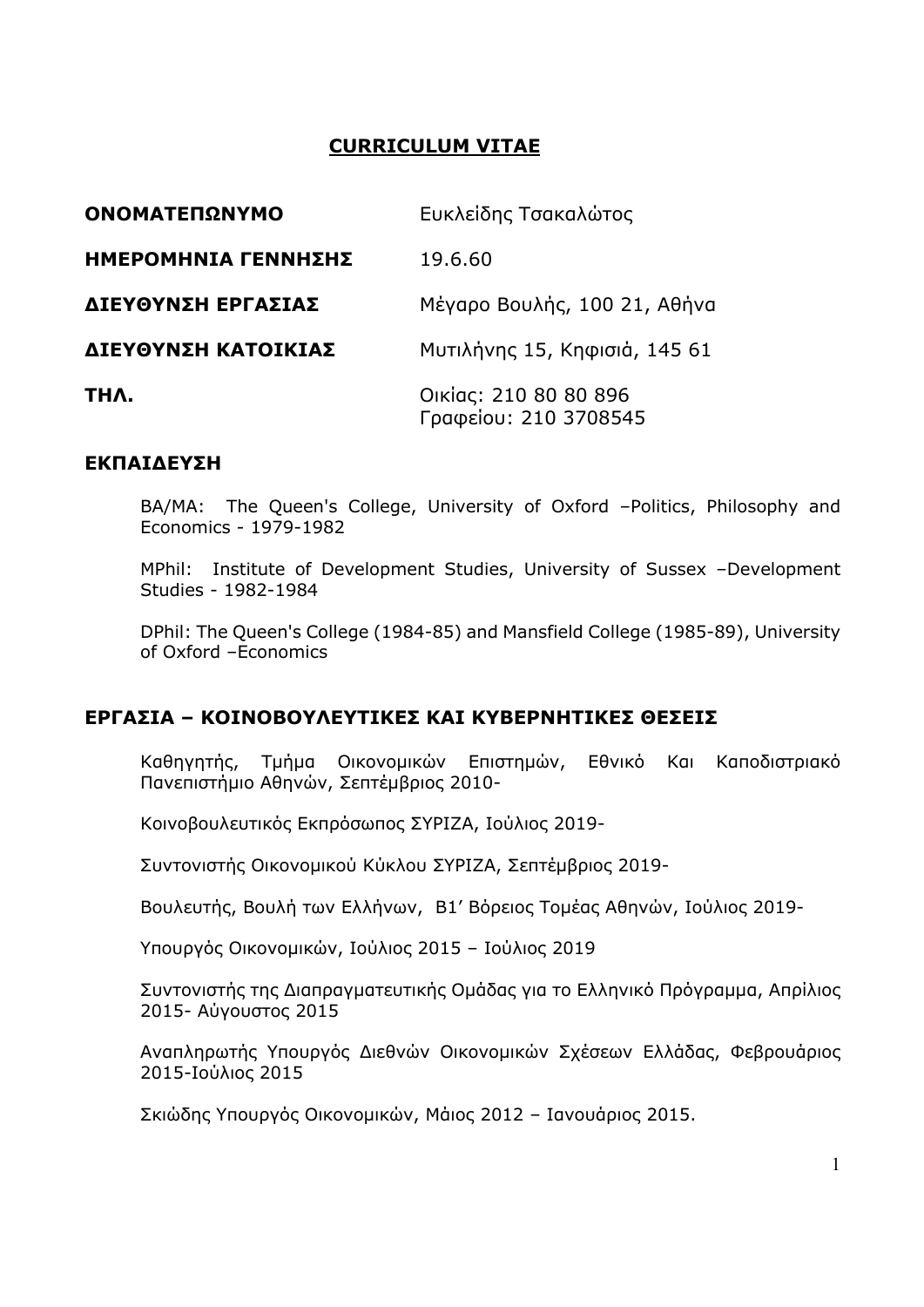Βουλευτής, Βουλή των Ελλήνων, Β Αθηνών, Μάιος 2012-Ιούλιος 2019

Καθηγητής, Τµήµα Διεθνών και Ευρωπαϊκών Οικονοµικών Σπουδών, Οικονοµικό Πανεπιστήµιο Αθηνών, Φεβρουάριος 2005 – Σεπτέµβριος 2010.

Αναπληρωτής Καθηγητής, Τµήµα Διεθνών και Ευρωπαϊκών Οικονοµικών Σπουδών, Οικονοµικό Πανεπιστήµιο Αθηνών, Οκτώβριος 1998– Φεβρουάριος 2005

Επίκουρος Καθηγητής, Τµήµα Διεθνών και Ευρωπαϊκών Οικονοµικών Σπουδών, Οικονοµικό Πανεπιστήµιο Αθηνών, Οκτώβριος 1994- Σεπτέµβριος 1998

Λέκτορας Οικονοµικών, University of Kent, Οκτώβριος 1990-Ιούνιος 1993

Ερευνητής Ευρωπαϊκών Οικονοµικών, University of Kent, Οκτώβριος 1989 – Σεπτέµβριος 1990

## **Βραβεύσεις/Υποτροφίες**

Exhibition - The Queen's College, University of Oxford - 1979-1982

Fees Scholarship – Institute of Development Studies, University of Sussex - 1982-1984

Graduate Scholarship - Mansfield College, University of Oxford - 1985-87

Oxford University George Webb Medley Award for research overseas

Dudley Seers Prize, 1995, Best publication in *Journal of Development Studies*, vol. 30.

## **ΚΡΙΤΗΣ ΕΠΙΣΤΗΜΟΝΙΚΩΝ ΠΕΡΙΟΔΙΚΩΝ ΚΑΙ ΒΙΒΛΙΩΝ**

Εκτός από κριτής για τους εκδοτικούς οίκους Oxford University Press και Routledge, υπήρξα και κριτής για τα κάτωθι επιστηµονικά περιοδικά:

Cambridge Journal of Economics Cyprus Journal of Economics Economic Journal International Journal of Industrial Organization International Review of Applied Economics Journal of Development Studies Journal of Economy Surveys Oxford Economic Papers Science and Society Socio-Economic Review Ελληνική Επιθεώρηση Πολιτικής Επιστήµης Ισοπολιτεία (Επιθεώρηση νοµικής, πολιτικής και ηθικής φιλοσοφίας)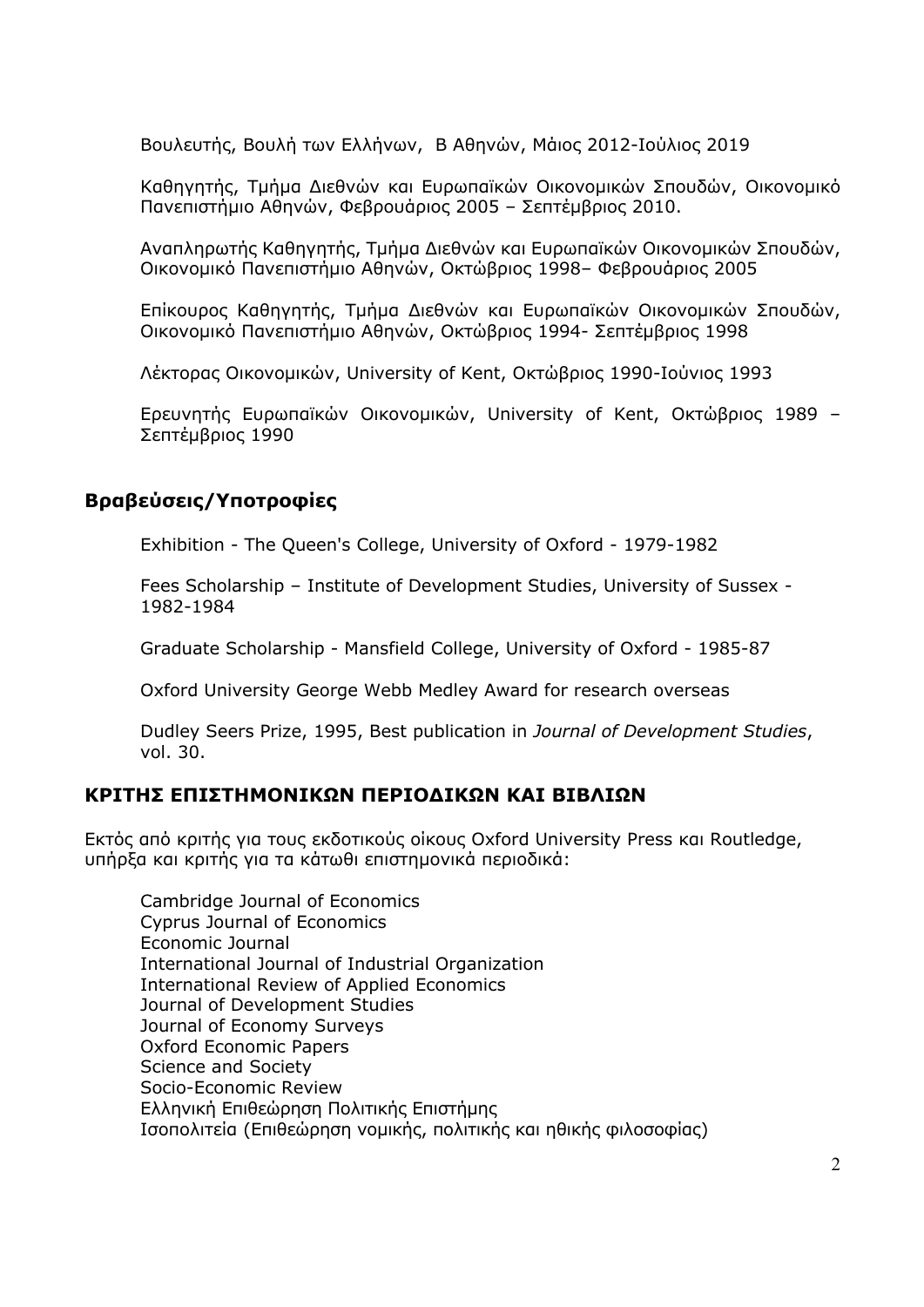# **ΔΗΜΟΣΙΕΥΣΕΙΣ**

### **I. ΒΙΒΛΙΑ**

*Crucible of Resistance: Greece, the Eurozone and the World Economic Crisis,* (with Ch. Laskos), Pluto Press, 2013. (German Edition, ISP, 2015).

*22 πράγµατα που µας λένε για την ελληνική κρίση και δεν είναι έτσι* (µε τον Χρ. Λάσκο), Αθήνα, ΚΨΜ, 2012.

*Χωρίς επιστροφή: απο τον Κευνς στη Θάτσερ : Καπιταλιστικές κρίσεις, κοινωνικές ανάγκες, σοσιαλισµός* (µε τον Χρ. Λάσκο), Αθήνα, ΚΨΜ, 2011.

*Οι Αξίες και η Αξία της Αριστεράς*, Αθήνα, Κριτής, 2005.

*Corporatism and Economic Performance* (with A. Henley) Edward Elgar, 1993.

*Alternative Economic Strategies: the case of Greece*, Avebury, Gower, 1991.

#### **II. ΕΠΙΜΕΛΗΘΕΝΤΑ ΕΡΓΑ**

*Public Finance in an International Context: in honour of Theodore Georgakopoulos*  (edited with G. Loizidis and L Pachlivanos), Guttenberg, Αθήνα, 2010.

*Οικονοµικές Πολιτικές της Ευρωπαϊκής Ένωσης Union* (επιµέλεια µε Θ. Γεωργακόπουλο Σταµούλης, Αθήνα 1996

Συγγραφέας 2 άρθρων στον τόµο:

(i)Ευρωπαϊκή Νοµισµατική Ενοποίηση: το Ευρωπαϊκό Νοµισµατικό Σύστηµα και ο Μηχανισµός Συναλλαγµατικών Ισοτιµιών

(ii) Οικονοµική και Νοµισµατική Ένωση στην Ευρώπη

*Economic Integration and Financial Liberalization: Prospects for Southern Europe*, edited with H D Gibson, Macmillan, 1992

Author of three articles (µε την H D Gibson):

(i) 'Economic Theory and the Limits to Financial Liberalization: domestic financial liberalization in Greece Portugal and Spain'

(ii) 'The Removal of Capital Controls, 1992 and the Financial Sector'

(iii) 'Macroeconomic Policy and Capital Controls'

### **II. ΑΡΘΡΑ ΣΕ ΣΥΛΛΟΓΙΚΟΥΣ ΤΟΜΟΥΣ**

'From Resistance to Transitional Programme: the Strange Rise of the Radical Left in Greece' (with C. Laskos) in P. Sotiris, 'Crisis, Movement, Strategy: The Greek Experience' Haymarket Books, Chicago, 2019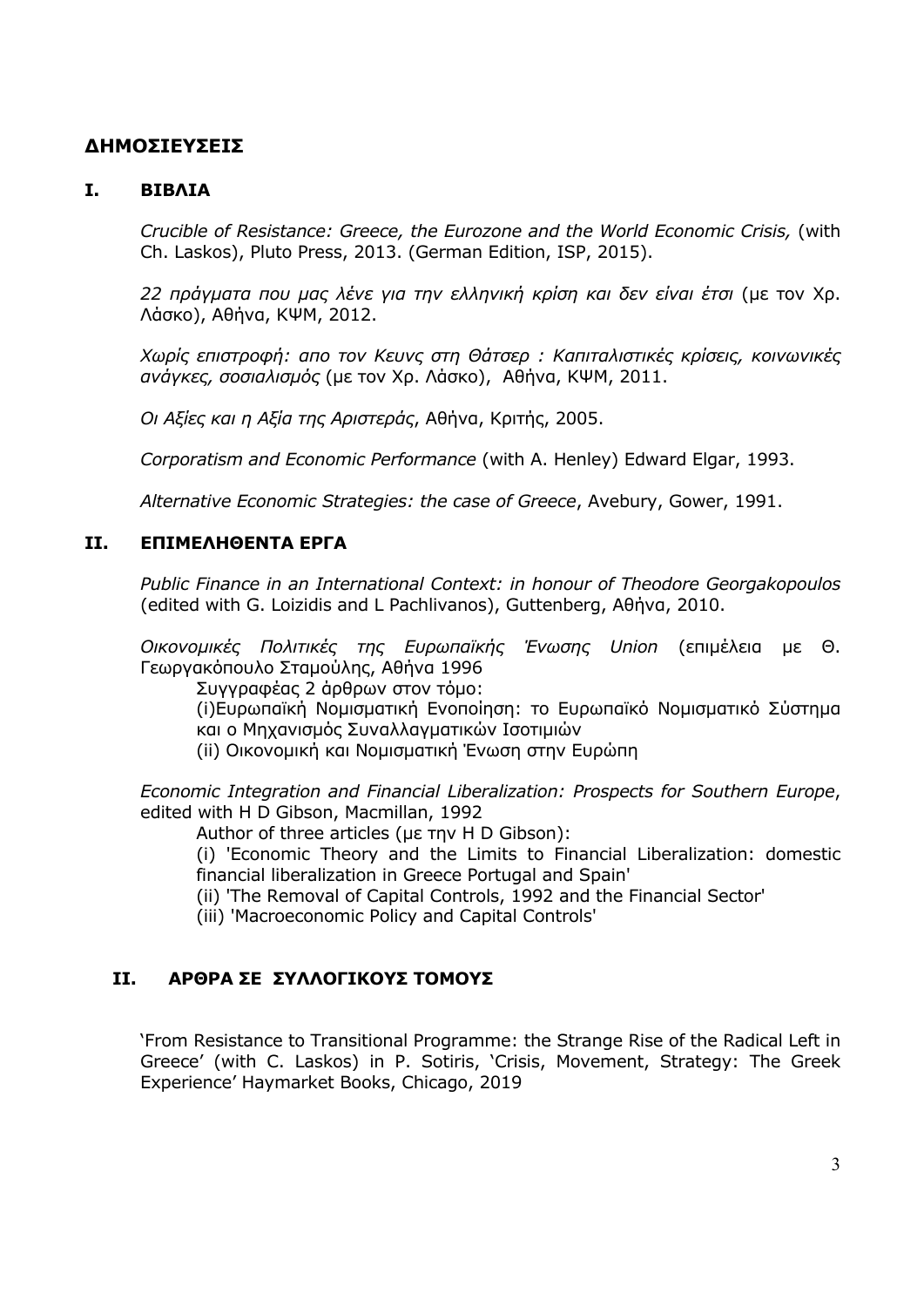Ευρωπαϊκή ενοποίηση, ανισότητες εντός της Ευρωπαϊκής Ένωσης, βιώσιµη και δίκαιη ανάπτυξη. Μια συζήτηση στρογγυλής τραπέζης, (µαζί µε Σκα Κέλερ, Βάλτερ Μέιερ, Γκάµπι Τσίµερ) Στο Μ. Καραµεσίνη, 'Ανισότητες, Νεοφιλελευθερισµός και Ευρωπαϊκή Ενοποίηση΄, Αθήνα, Νήσος, 2019

'Contesting Greek Exceptionalism within the European Crisis, in K. Featherstone (ed) *Europe in Modern Greek History,* C. Hurst & Co, 2014

Τέρρυ Ήγκλετον: 'Ουτοπία και πολιτική πράξη', Στο Ρ. Δούρου, *Κείµενα για τη ζωή, την ποίηση, την πολιτική*, Το Πέρασµα, Αθήνα, 2013

'Θεωρία, Αριστερά, Κινήµατα΄, Στο Κ. Βούλγαρης, *Θεωρία, Λογοτεχνία, Αριστερά, Ταξιδευτής,* Αθήνα, 2013

'Crisis, Inequality and Capitalist Legitimacy', in E. Papadopoulou & G. Sakellaridis (eds.) *The Political Economy of Public Debt and Austerity in the EU,* Athens, Nissos Publications, 2012

'Η Ελληνική Οικονοµική Κρίση' στο Α. Βλάχου, Ν. Θεοχαράκης και Δ. Μυλωνάκης (επιµελητές) *Οικονοµική Κρίση και Ελλάδα*, Gutenberg, , Αθήνα, 2011

'Οικονοµική θεωρία και µεταρρυθµίσεις στην αγορά εργασίας: Οι περιορισµοί της ορθόδοξης προσέγγισης, (µε τον Μ. Βελιζιώτη) στο Χρ. Κόλλιας και Μ. Ζουµπουλάκης (επιµελητές) *Σύγχρονη Πολιτική Οικονοµία*, Πατάκη, Αθήνα, 2010

'Narrowing the Options: The macroeconomic and financial foe EU enlargment', (with H D Gibson) in P. Arestis, J. McCombie and R. Vickerman (eds) *Growth and Economic Development: essays in honour of A. P. Thirlwall*, Edward Elgar, 2006.

'Social norms and Endogenous Preferences: the political economy of market expansion', in P Arestis and M Sawyer (eds) *The Rise of the Market: Critical Essays on the Political Economy of Neo-Liberalism,* Edward Elgar, 2003

'Finance-Industry Relationships in Europe and the Prospects for Growth and Convergence', (with H D Gibson) in P Arestis, M Baddeley and J McCombie (eds) *Globalisation, Regionalism and Economic Activity*, Edward Elgar, 2003

'European Employment Policies: a new social democratic model for Europe?', in P Arestis and M Sawyer (eds) *The Economics of the Third Way*, Edward Elgar, 2001

'The changing role of finance in southern European economies: will there be an improvement in economic performance?' (with H D Gibson and Y Stournaras) in Gibson H D, (ed) *Economic Transformation, Democratization and Integration into the European Union: Southern Europe in Comparative Perspective*, Macmillan, 2001

'ERM-II: Problems for the 'outs' and their relationship with the 'ins'' (with H D Gibson) in E J Pentecost and A van Poek (eds.) *European Monetary Integration: Past, Present and Future*, Edward Elgar, 2001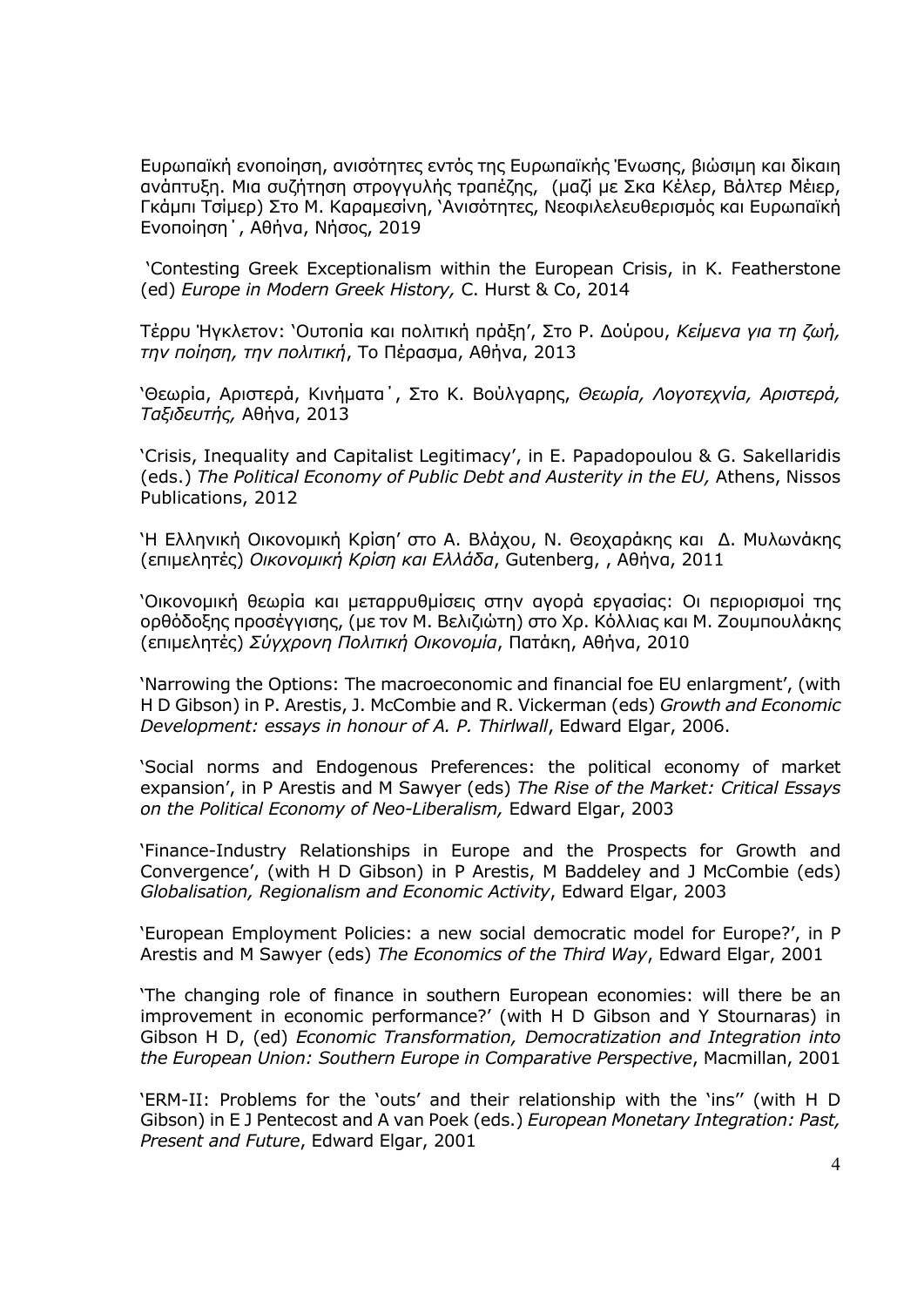'The society of the 2/3: inequality, uncertainty and the 1/3's society' (with A. Lyberaki) in V. Pakos (ed.) *Society of the 2/3: The extent of the social problem*, International Conference, Panteio University, Athens, 2000

'Monetary Integration in the European Union' (with H D Gibson) in Gibson H D *International Finance: Exchange Rates and Financial Flows in the International System*, Longman, 1996

'Unemployment Experience and the Institutional Preconditions for Full Employment', (with A Henley) in P Arestis and M Marshall (eds) *The Political Economy of Full Employment*, Edward Elgar, 1995

'Monetary Rules versus Consensual Discretion: corporatism and the future of Keynesian policy-making' (with A Henley), in Crabtree D and Thirlwall A P (eds) *Keynes and the Role of the State*, Macmillan, 1993

'The International Debt Crisis: causes, consequences and solutions' (with H D Gibson) in *Industrialization and Development* chapter 2 in T Hewitt, H Johnson and D Wield (eds), Oxford University Press, April 1992

#### **IV. ΑΡΘΑ ΣΕ ΕΠΙΣΤΗΜΟΝΙΚΑ ΠΕΡΙΟΔΙΚΑ (ΜΕ ΚΡΙΤΕΣ)**

'Greek Neo-liberalism in Fat and Lean Times', (with Ch. Laskos) in *Pôle Sud*, 2013/1(no. 38).

'Η αξιολόγηση της συντεχνιακής δράσης'*, Αξιολογικά*, τεύχος 25, Άνοιξη, 2011.

'Έξοδοι από την κρίση: τέσσερις πυλώνες µιας εναλλακτικής πολιτικής οικονοµίας για την επόµενη εικοσαετία', *Ουτοπία,* τεύχος 93, σελ. 51-64, Ιαν-Φεβ, 2011.

'Competitive Equilibrium and the Social Ethos: Understanding the Inegalitarian Dynamics of Liberal Market Economies', *Politics and Society*, vol. 35, no. 3, pp. 427- 446, 2007.

'Social Conflict and the effectiveness of Aggregate demand Policies', *Review of Radical Political Economics*, vol. 38, no. 2, pp. 214-242, 2006.

'*Homo Economicus* and the reconstruction of political economy: six theses on the role of values in economics', *Cambridge Journal of Economics*, vol. 29, no. 6, pp. 893-908, 2005.

'EU Enlargement, ERM II and Lessons from the Southern European Economies', (with H D Gibson), *South-Eastern Europe Journal of Economics*, vol. 3, no.1, pp. 41-78, 2005.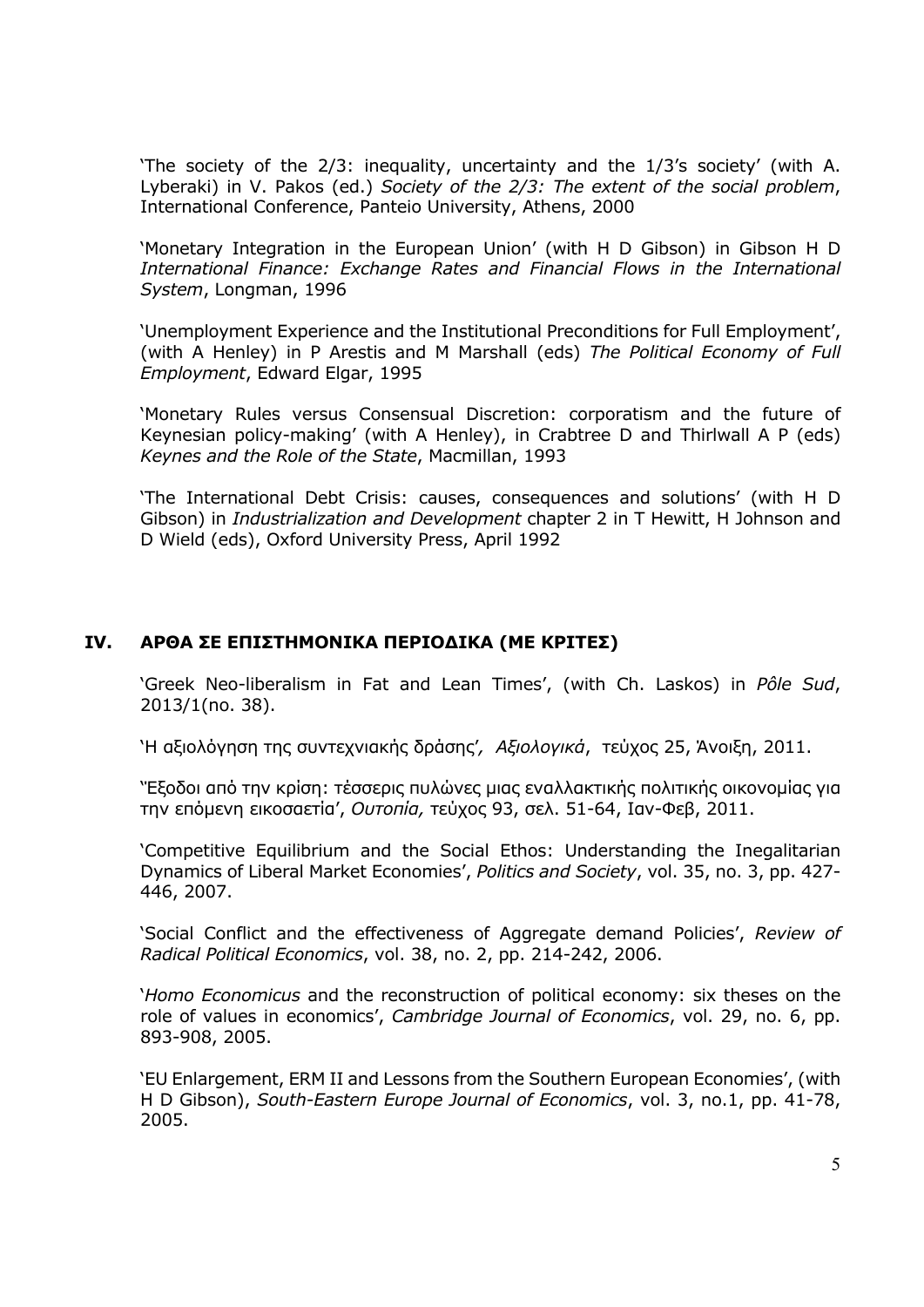'Market constraints, economic performance and political power: modernizers versus leftists', *Socio-Economic Review*, vol. 2, no. 3, pp. 415-424, 2004.

'Capital flows and speculative attacks in prospective EU member states', (with H D Gibson), *Economics of Transition*, vol. 12, no. 3, pp. 559-586, 2004.

'*Homo Economicus*, political economy and socialism', *Science and Society*, vol. 68, no. 2, pp.137-160, 2004.

'Is attack the best form of defence? a competing risks analysis of acquisition activity in the UK', (with A P Dickerson and H D Gibson), *Cambridge Journal of Economics*, vol. 27, no. 3, pp. 337-57, May 2003.

'The political economy of incentive contracts: the role of social identities', (με τον Σ. Βασιλάκη), *Political Economy: review of political economy and social sciences*, vol. 11, Autumn, 2002 (περιοδικό που δηµοσιεύει σε ελληνικά και αγγλικά).

'Takeover Risk and the Market for Corporate Control: the experience of British firms in the 1970s and 1980s', (with A P Dickerson and H D Gibson), *International Journal of Industrial Organization*, vol. 20, no. 8, pp. 1167-95, 2002.

'Reforming Economy without Society: social and institutional constraints to economic reform in post-1974 Greece', (with A Lyberaki) *New Political Economy*, vol. 7, no. 1, pp. 93-114, 2002.

'A unifying framework for analysing offsetting capital flows and sterilization: Germany and the ERM' (with S Brissimis and H Gibson), *International Journal of Finance and Economics*, vol. 7, issue 1, pp.63-78, 2002.

'Social Norms and Endogenous Preferences: the political economy of market expansion', *International Papers in Political Economy*, vol. 8, no.2, 2001.

'Internal *vs* External Financing of Acquisitions: do managers squander retained profits?'(with A P Dickerson and H D Gibson), *Oxford Bulletin of Economics and Statistics*, vol. 62, no. 3, pp. 417-31, 2000.

'About efficiency: endogenous preferences and the limits of the market', *Ισοπολιτεία: Epitheorisi nomikis, politikis kai ithici philosophia,* vol. 3, April, pp. 95- 128, 1999.

'Are aggregate consumption relations similar across the EU' (with A Carruth and H D Gibson) *Regional Studies*, vol. 33, no. 1, pp. 17-26, 1999.

'The Political Economy of Social Democratic Economic Policies: The PASOK experiment in Greece', *Oxford Review of Economic Policy*, vol. 14, no. 1, pp. 114- 38, 1998, (ανατυπώθηκε σε A Glyn (ed.) *Social Democracy in Neoliberal Times: The Left and Economic Policy since 1980*, Oxford University Press, 2001).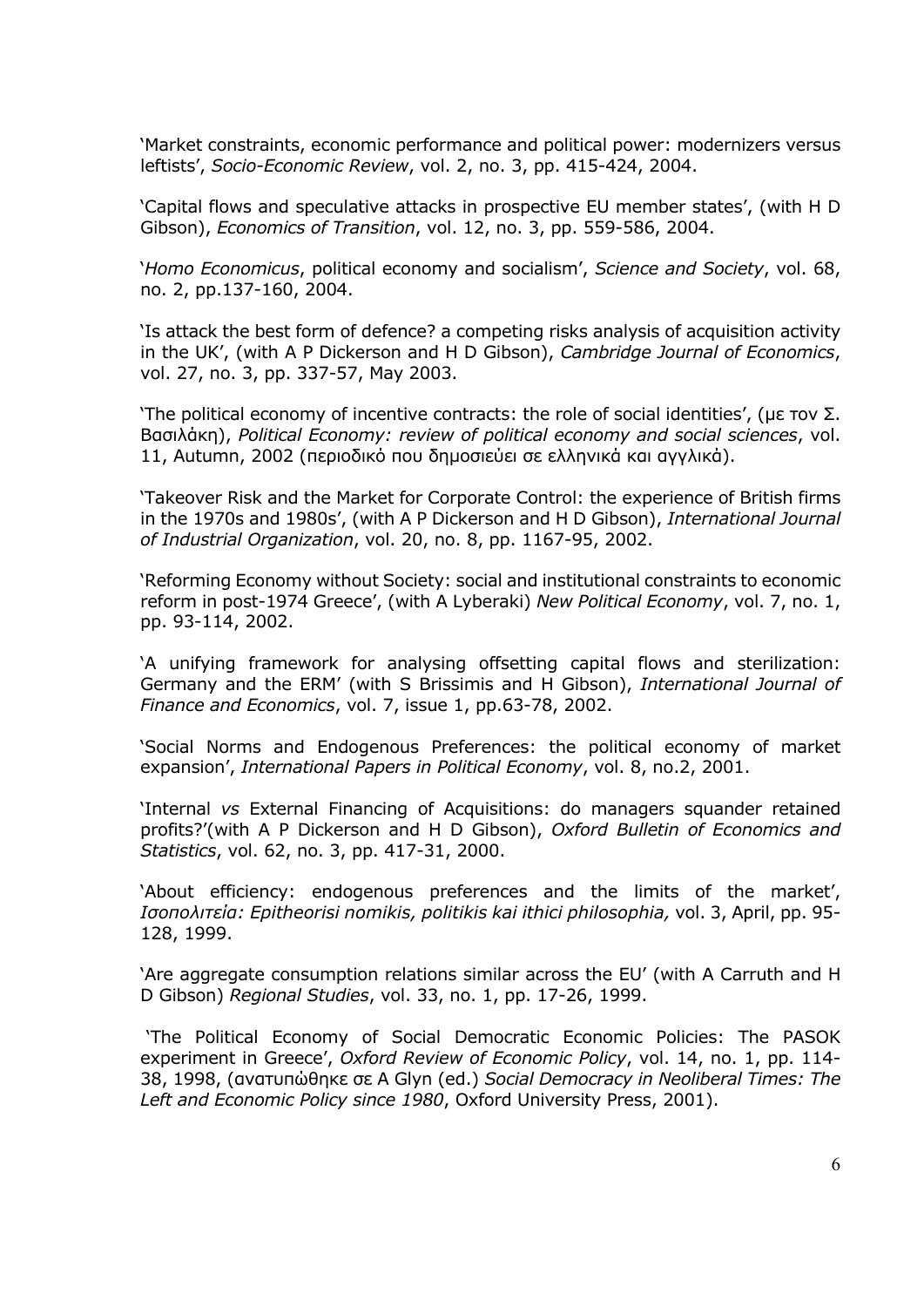'Privatization and University Education: what is at stake?' *Greek Review of Political Science,* vol. 11, 1998.

'Business Cycle Correspondence in the European Union' (with H D Gibson and A P Dickerson), *Empirica*, vol. 25, pp. 51-77, 1998.

'Takeover risk and dividend strategy: a study of UK firms' (with A P Dickerson and H D Gibson), *Journal of Industrial Economics*, vol. XLVI, no. 3, pp. 281-300, 1998.

'The Impact of Acquisition on Company Performance: evidence from a large panel of UK firms' (with A P Dickerson and H D Gibson), *Oxford Economic Papers*, vol. 49, pp. 344-61, July, 1997.

'Shortermism and Underinvestment: The influence of financial systems', (with A P Dickerson and H D Gibson), *The Manchester School*, vol LXIII, no. 4, pp. 351-567, December, 1995.

'The Scope and Limits of Financial Liberalisation in Developing Countries: A Critical Survey' (with H D Gibson), *The Journal of Development Studies*, vol. 30, no. 3, pp. 578-628, April, 1994 – received the Dudley Seers prize for the best article in vol. 30, reprinted in C Milner (ed) *Developing and Newly Industrialising Countries*, Edward Elgar, 1998.

'Income Inequality in Corporatist and Liberal Economies: a comparison of trends within OECD countries' (with F Green and A Henley), *International Review of Applied Economics*, vol. 8, no. 3, pp.303-331, 1994.

'Investment and Credit Rationing in Four European Economies', (with H D Gibson and Y Stournaras), *Greek Economic Review*, vol. 16, no. 2, pp.65-81, December 1994.

'Testing a flow model of capital flight in 5 European countries' (with H D Gibson), *Manchester School*, vol. LXI, no. 2, pp. 144-66, June, 1993.

'European Integration and the Banking Sector in Southern Europe: competition, efficiency and structure' (with H D Gibson), *Banca Nazionale del Lavoro Quarterly Review*, no. 186, pp. 299-325, September, 1993.

'Corporatism and the European Labour Market after 1992' (with A Henley), *British Journal of Industrial Relations*, vol.30, no.4, pp.567-86, 1992.

'Macroeconomics Policy and Structural Change: The Case of Greece, 1981-85', *International Review of Applied Economics*, vol. 5, no. 3, pp.253-76, 1991.

'Corporatism, Consensus and Income Distribution' (with A Henley), *Cambridge Journal of Economics*, vol. 15, pp.425-450, 1991.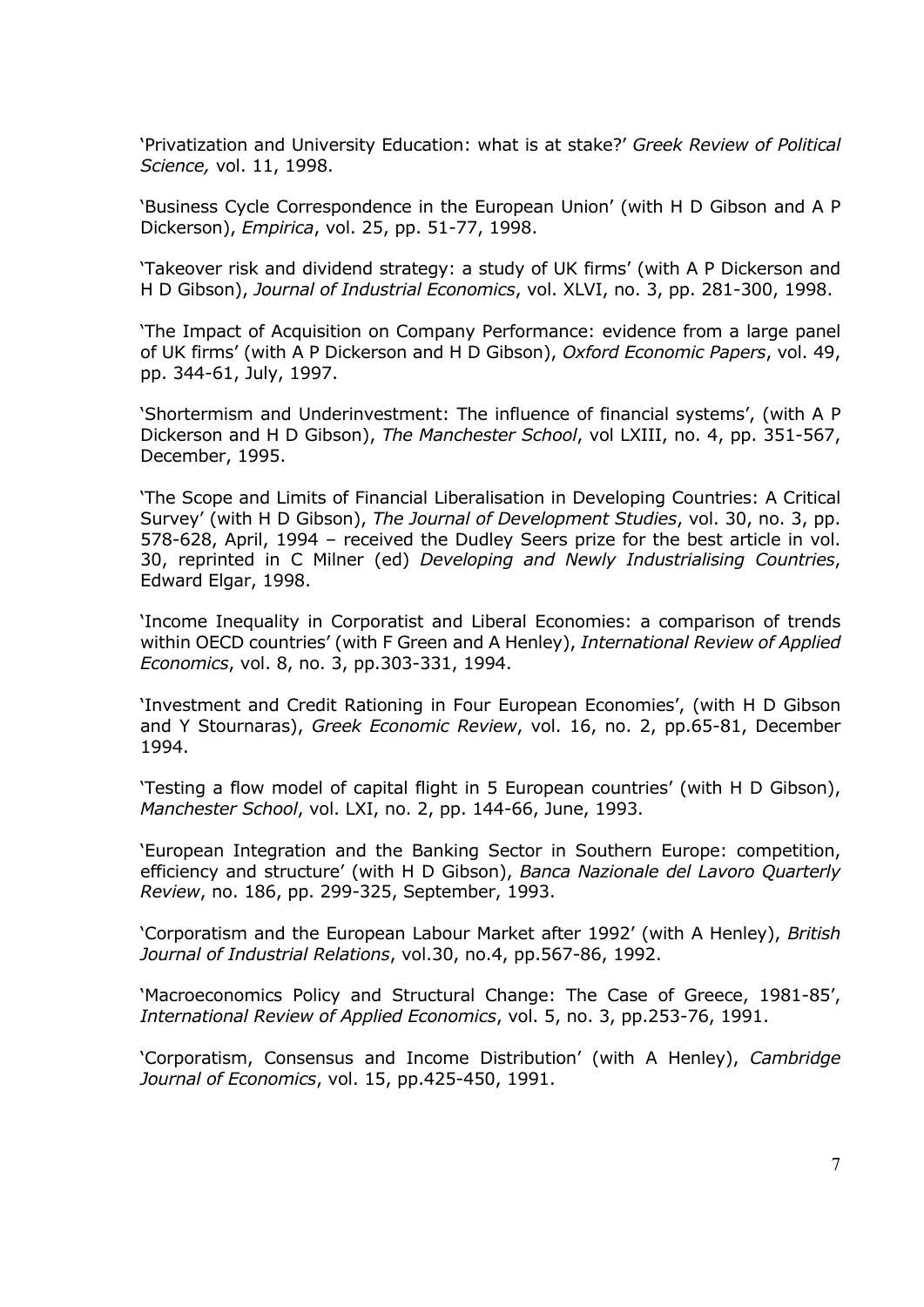'European Monetary Union and Macroeconomic Policy in Southern Europe: The case for positive integration' (with H D Gibson), *Journal of Public Policy*, vol. 11, no. 3, 1991.

### **V. ΑΛΛΑ**

'Πως θα Τελειώσει η Ευρώπη;', Πρόλογος στο W. Streeck, *Πώς θα τελειώσει ο Καπιταλισµός*, Πλέθρον, Αθήνα, 2019

'Radicalizing the Agenda: the Left's Response to the Crisis, *Transform! European journal for alternative thinking and political dialogue'*, vol. 4, pp. 88-98, 2009.

'Μέτρα απέναντι στη κρίση, *Η παγκόσµια κρίση και το χρηµατοπιστωτικό σύστηµα, Ινστιτούτο Ν. Πουλατζάς,* Αθήνα, 2009.

Φιλοσοφικά «κενά» της κυρίαρχης οικονοµικής σκέψης, *Cogito,* Μάιος 2008 .

'The Importance of Specifying Appropriate Counterfactuals in the Social Sciences: Some comments on the papers of Korliras and Varoufakis, *Economic Policy Studies*, vol. 10, pp. 47-49, 2007, EMOP.

'Is there a communist critique of the business school?', Η υπεράσπιση του άρθρου 16 και η ακαδηµαϊκή αναβάθµιση του δηµόσιου πανεπιστηµίου ', Ινστιτούτο Ν. Πουλατζάς, Αθήνα, 2007.

'Economic versus political and social explanations of the effectiveness of macroeconomic policies', Political Economy Research Institute publication Working Paper Series no: 68, www.umass.edu/peri/pdfs/WP68.pdf.

'Merger Madness: why takeovers are bad for business in the UK' (with A P Dickerson and H D Gibson), *Financial Survey*, November-December, 1997, pp. 30-33.

'Σχόλια' στο Κ. Προδροµίδης, *Βασικά χαρακτηριστικά των πολιτικών κύκλων στην Ελλάδα*, Πολιτική και Οικονοµία, η ελληνική εµπειρία, Δεκέµβριος 1996, σελ. 41-44.

'Getting tough with the traders: the case for curbing the influence of the City on British economic policy' (with H D Gibson), *New Economy*, pp. 12-15, Autumn, 1993.

## **ΠΑΡΟΥΣΙΑΣΕΙΣ ΚΑΙ ΟΜΙΛΙΕΣ ΣΕ ΣΥΝΕΔΡΙΑ ΚΑΙ ΣΕΜΙΝΑΡΙΑ**

'Economic State of the Union', opening keynote lecture, *26th Annual Conference on Alternative Economic Policy in Europe*, 8 September 2020, EuroMemo, online

'Greece, the adjustement programmes and the post-adjustment programme period', online seminar series, 3-7 April 2020, Sciences Po Paris School of International Affairs, online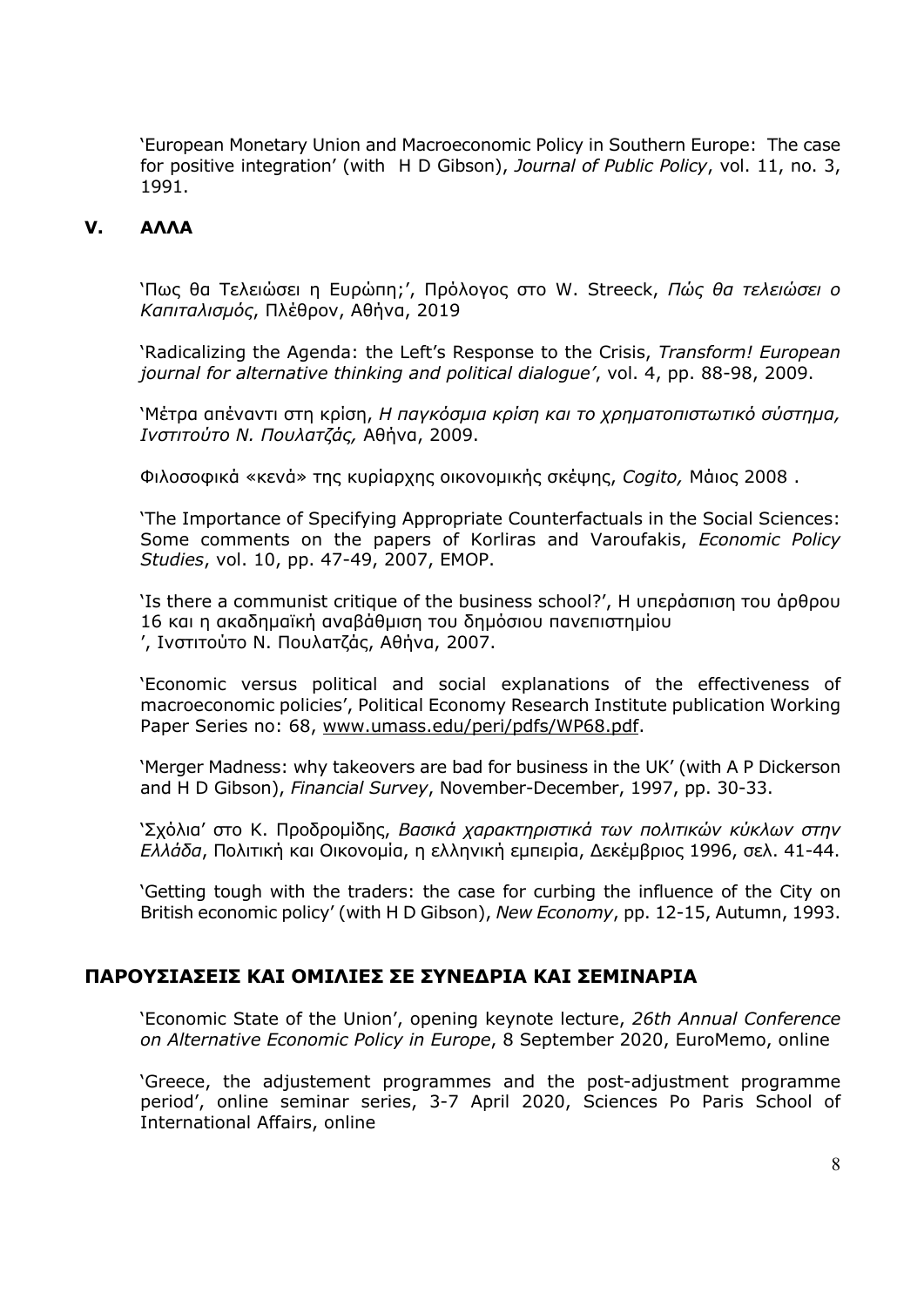'Ongoing Lessons From The Greek Crisis For Europe', public lecture at Sciences Po Paris School of International Affairs, 13 March 2019, Paris

'An Update On The Greek Economy: Achievements And Remaining Obstacles', public lecture, Economist Event: 'A Glimpse into Europe's Financial Landscape Greece: A comeback to the financial markets?', 31 May 2017, Frankfurt

'Why Europe needs to reinvent a future soon' opening keynote lecture, Re-Inventing Europe Youth Conference, 22 October 2016, College of Europe, Bruges.

'Recovering from the crisis: macroeconomic versus real and social dimensions' public lecture at the Bridge Forum Dialogue, Luxembourg, 28 September 2016.

'The Greek Economy: is there hope?, 26° Annual Conference, 'The Time of the Greek Economy', Greek-American Chamber of Commerce, Athens, 30 November 2015.

'Economic Blues: the Left in government', Public Lecture, Hellenic Observatory, London School of Economics, 10 November 2015.

'The Left and Entrepreneurship: towards a new model', Mellon/Naftemporiki Conference, Athens, 7 May 2015.

'New and old thinking for a new EU', στο 'New Economic Thinking: Liberté, Egalité, Fragilité, I.N.E.T./OECD, 1<sup>st</sup> Conference on Entrepreneurship, Paris, 9 April 2015.

'Greece and her Creditors: a win-win deal? The strategy, the risks and the outcome', Keynote speech, Economist conference, Athens, 16 March 2015.

'Peer Group Review, Best Practice and Beyond', Speech at the formal visit of the Prime Minister A Tsipras to the OECD to sign an agreement of cooperation, Paris, 9 March 2015.

'Conventional and Non-conventional Aspects of SYRIZA's Economic Alternative', International Initiative for Promoting Political Economy conference, 'The crisis: scholarship, policies, conflicts and alternatives, Naples, Italy, 16-18 September 2014.

'Creating Space for Democratic Social and Economic Experiments', at Challenging the Rule of Troika, Transform! Europe, Dublin March 2014.

'Contesting Greek Exceptionalism: the political economy of the current crisis', presented to the British School at Athens/ LSE Hellenic Observatory on 'Changing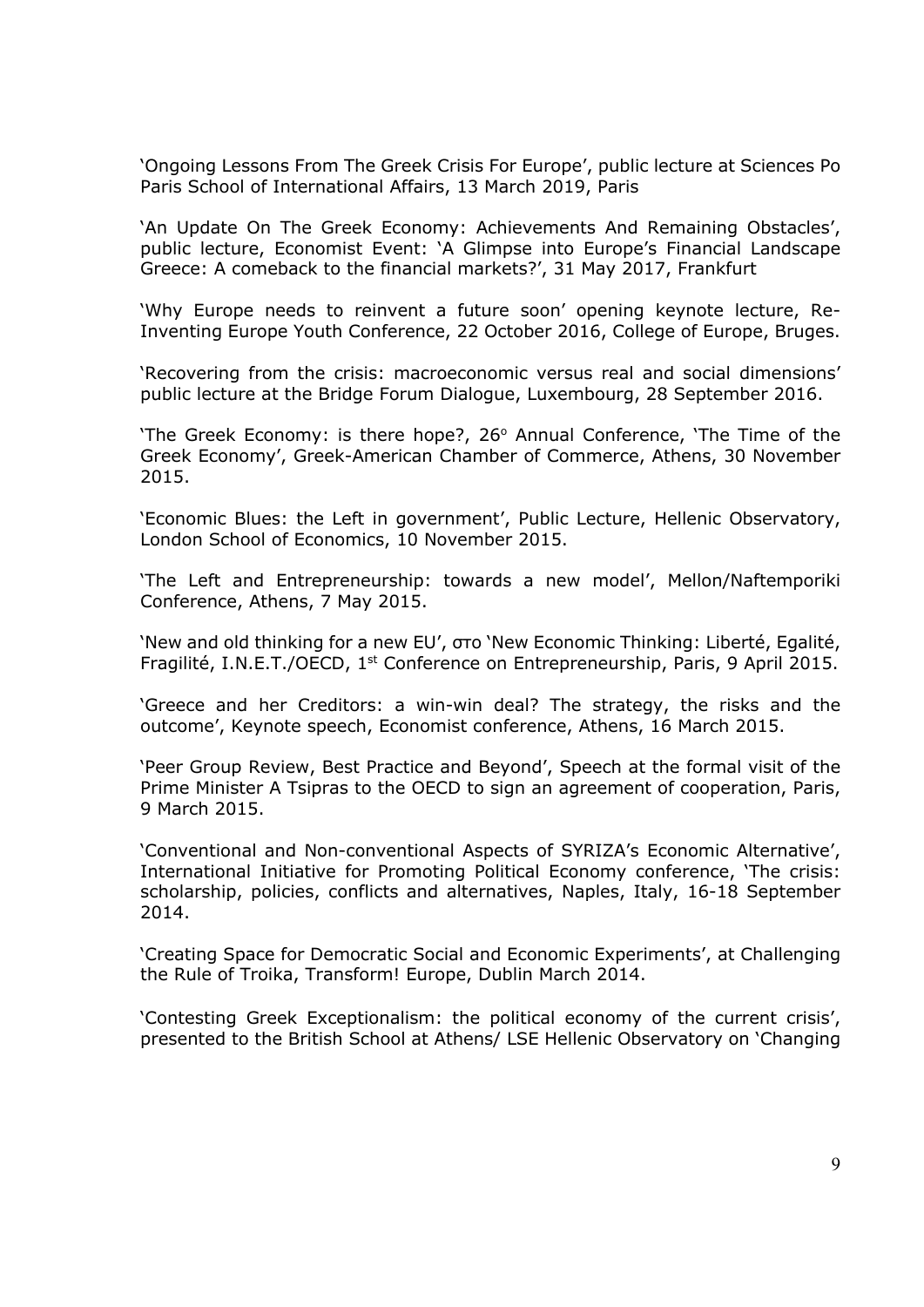Conceptions of "Europe" in Modern Greece: meanings, identities and legitimation', Athens, 28-29 January, 2011.

'Greek Economic Crisis', presented at the 'Beyond the Crisis' conference, International Initiative for the Promotion of Political Economy, Rethymno, Crete, 10-12 September 2010.

'Competitive Equilibrium and the Social Ethos: understanding the inegalitarian dynamics of liberal market economies', presented at the 'Perspectives on the Moral Economy' conference, 25-27<sup>th</sup> August, 2005, Lancaster University.

'General Equilibrium, Ethics and History: the importance of the social ethos', presented at the European Association for Evolutionary Political Economy' conference 'Economics, History and Development', Rethymno, Greece, October 2004.

'Narrowing the Options: the macroeconomic and financial framework for EU enlargement', presented at FISC conference, 'Global Finance and Social Europe', London, November 2003.

'*Homo Economicus* and the Reconstruction of Political Economy: Six Theses on the Role of Values in Economics' presented at the 'Economics for the Future' conference, Cambridge, September 2003.

'Finance-Industry Relationships in Europe and the Prospects for Growth and Convergence', (with H D Gibson) presented at Conference on Globalisation, Regionalism and Economic Growth, Downing College, Cambridge, April 2002.

'The Euro, EU Enlargement and ERM II' presented at CESifo conference "Managing EU Enlargement", Munich, 14-15 December 2001.

'European Employment Policies: a new social democratic model for Europe?' presented at a conference "The Economics of the Third Way", University of East London, May 2000.

'Is Attack the Best Form of Defense? A Competing Risks Analysis of Acquisition Activity in the UK' (with A P Dickerson and H Gibson), presented at the Royal Economic Society Conference, Nottingham, March 1999.

'Takeover Risk and the Market for Corporate Control: the experience of British firms in the 1970s and 1980s' (with A P Dickerson and H Gibson), presented at the Royal Economic Society Conference, Warwick, April 1998.

'Internal *vs* External Financing of Acquisitions: do managers squander retained profits?'(with A P Dickerson and H Gibson), presented at the Royal Economic Society Conference, March 1997.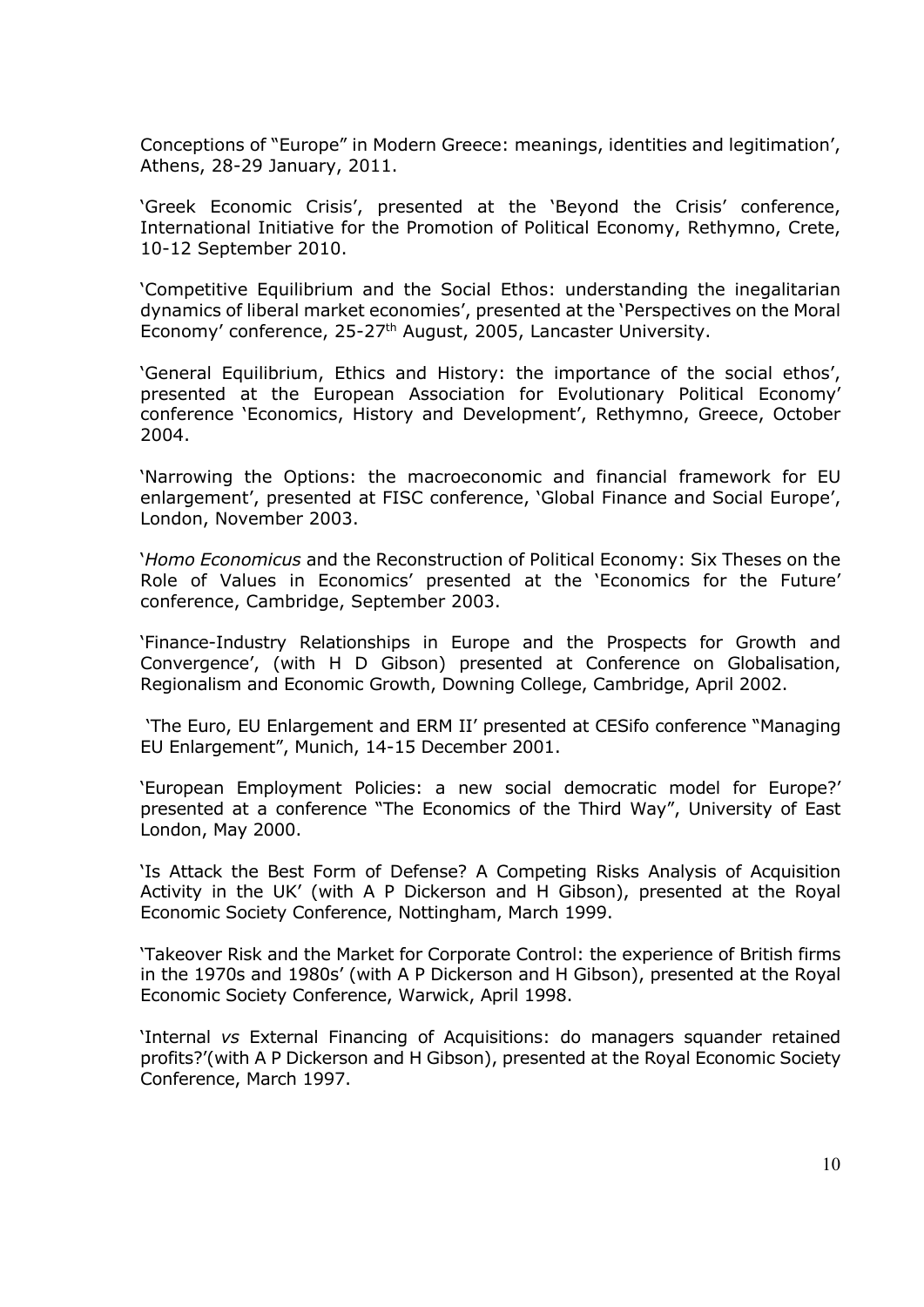'The Impact of Acquisition on Company Performance: evidence from a large panel of UK firms' (with A P Dickerson and H D Gibson), presented at Royal Economic Society Conference, Swansea, March 1996.

'The propagation of shocks and consumer spending in the EU' (with A Carruth and H D Gibson), presented at the Royal Economic Society Conference, University of Kent, March 1995.

'Short-termism and Underinvestment in Financial Systems', (with A P Dickerson and Heather Gibson), presented at Money, Macro and Finance Research Group, Annual Conference, St. Andrews, September 1993.

'Income Inequality in Corporatist and Liberal Economies: a comparison of trends within OECD countries' (with Francis Green and Andrew Henley), presented at European Association of Labour Economists, Maastricht, October 1993.

'Corporatism and European Labour Markets after 1992'' (with Andrew Henley), presented at the European Association of Labour Economists, Warwick University, September 1992.

'The changing role of finance in southern European economies: will there be an improvement in economic performance?' (with H D Gibson and Y Stournaras) presented at Social Science Research Council (US) conference on "Economic Change in Southern Europe", Lisbon, 10-12 July 1992

'Investment and the Twin Deficits in Credit-Rationed European Economies', (with H D Gibson and Y Stournaras), presented at the Royal Economics Society Conference, City University, London, March-April 1992.

'Capital Flight and Financial Liberalisation: A Study of Five European Countries' (with H D Gibson) – presented at the European Economic Association conference - Lisbon, September 1990.

## **ΔΙΔΑΣΚΑΛΙΑ**

#### **1. University of Kent**

| Μεταπτυχιακά | <b>Advanced Macroeconomics</b><br>Macroeconomics of Economic Integration                                                                                                 |
|--------------|--------------------------------------------------------------------------------------------------------------------------------------------------------------------------|
| Προπτυχιακά  | Macroeconomics (seminars)<br>Comparative Economic Systems (seminars and lectures)<br>Economics of the EU (seminars and lectures)<br>Introduction to Economics (seminars) |

#### **2. ΟΙΚΟΝΟΜΙΚΟ ΠΑΝΕΠΙΣΤΗΜΙΟ ΑΘΗΝΩΝ**